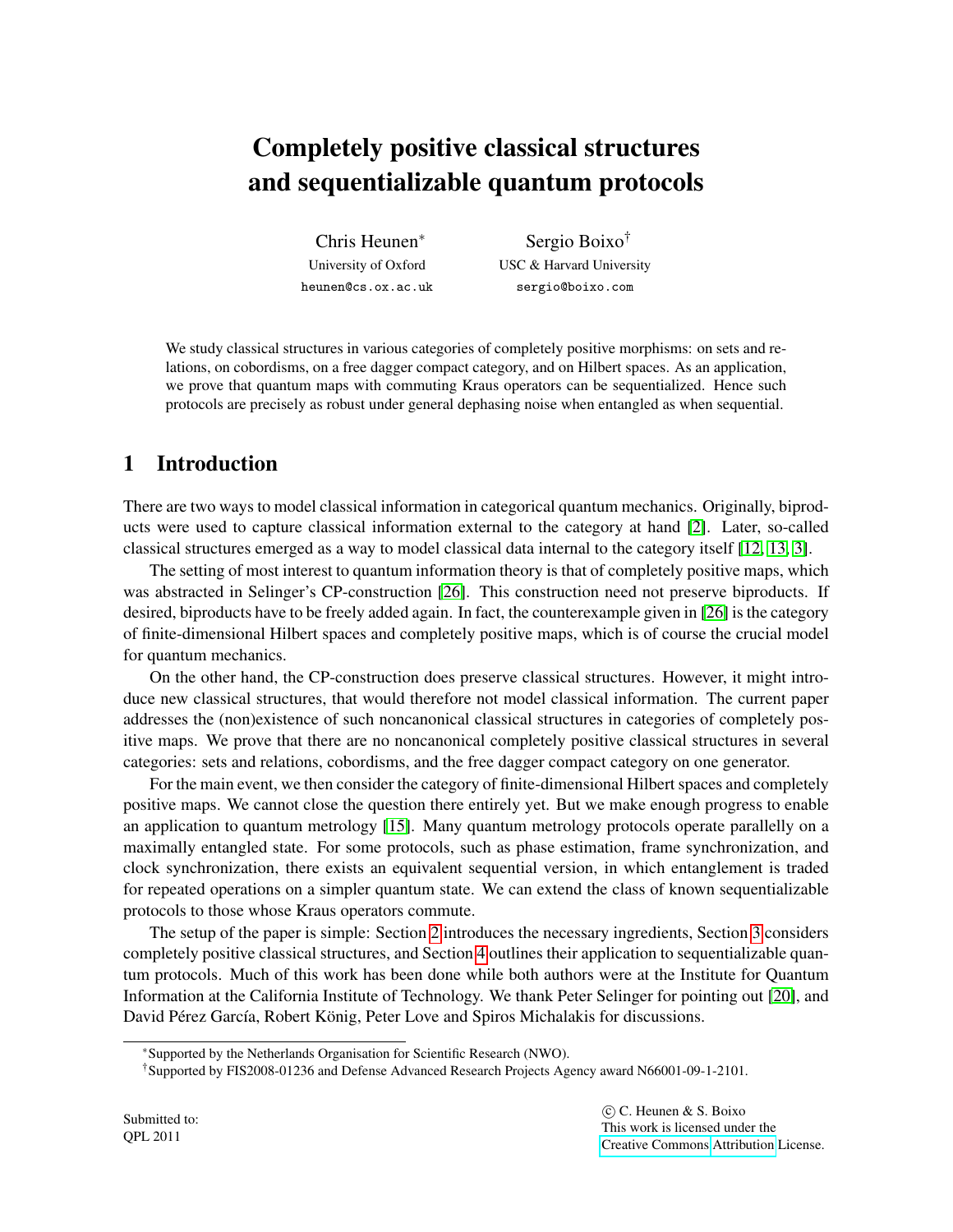## <span id="page-1-0"></span>2 Preliminaries

For basics on dagger compact categories we refer to [\[2,](#page-9-0) [12,](#page-9-1) [27\]](#page-10-1). A *classical structure* in a dagger compact category is a morphism  $\delta: X \to X \otimes X$  satisfying  $(\mathrm{id} \otimes \delta^{\dagger}) \circ (\delta \otimes \mathrm{id}) = \delta \circ \delta^{\dagger} = (\delta^{\dagger} \otimes \mathrm{id}) \circ (\mathrm{id} \otimes \delta),$  $\delta^{\dagger} \circ \delta = id$ , and  $\sigma \circ \delta = \delta$ , where  $\sigma: X \otimes X \to X \otimes X$  is the swap isomorphism [\[12,](#page-9-1) [13,](#page-9-2) [3\]](#page-9-3). We depict  $\delta$  as  $\varphi$ . In the category **fdHilb** of finite-dimensional Hilbert spaces, classical structures correspond to orthonormal bases [\[13,](#page-9-2) [3\]](#page-9-3): an orthonormal basis  $\{|i\rangle\}$ <sub>*i*</sub> induces a classical structure by  $|i\rangle \mapsto |ii\rangle$ , and the basis is retrieved from a classical structure as the set of nonzero *copyables*  $\{x \in X \mid \delta(x) = x \otimes x\} \setminus \{0\}.$ This legitimizes using classical structures to model (the copying of) classical data.

The other main ingredient we work with is the *CP-construction*, that we now briefly recall, turning a dagger compact closed category C into another one by taking the completely positive morphisms [\[26\]](#page-10-0). The latter is given by lifting the Stinespring characterization of completely positive maps to a definition:

- The objects of  $CP(C)$  are those of C. To distinguish the category they live in, we will denote objects of  $C$  by  $X$ , and objects of  $CP(C)$  by  $X$ .
- The morphisms  $X \to Y$  in CP(C) are the morphisms of C of the form (id  $\otimes \varepsilon \otimes id$ )  $\circ (f_* \otimes f)$  for some  $f: X \to Z \otimes Y$  in C called *Kraus morphism*. In graphical [\[27\]](#page-10-1) terms:



To distinguish their home category, we denote morphisms in  $C$  as  $f$ , and those in  $\text{CP}(\mathbf{C})$  as  $f$ .

- Composition and dagger are as in C.
- The tensor product of objects is as in C.
- The tensor product of morphisms is given by  $(f \otimes g) = ((123)(4)) \circ (f_* \otimes f \otimes g_* \otimes g) \circ ((132)(4)),$ where the group theoretic notation  $((132)(4))$  denotes the canonical permutation built out of identities and swap morphisms using tensor product and composition. Graphically, this looks as follows.



• The swap isomorphism  $\sigma: X \otimes Y \to Y \otimes X$  in CP(C) is given by  $\sigma \otimes \sigma$ .



<span id="page-1-1"></span>There are two functors of particular interest between  $C$  and  $CP(C)$ . They form the components of a natural transformation when varying the base category C [\[20\]](#page-9-5).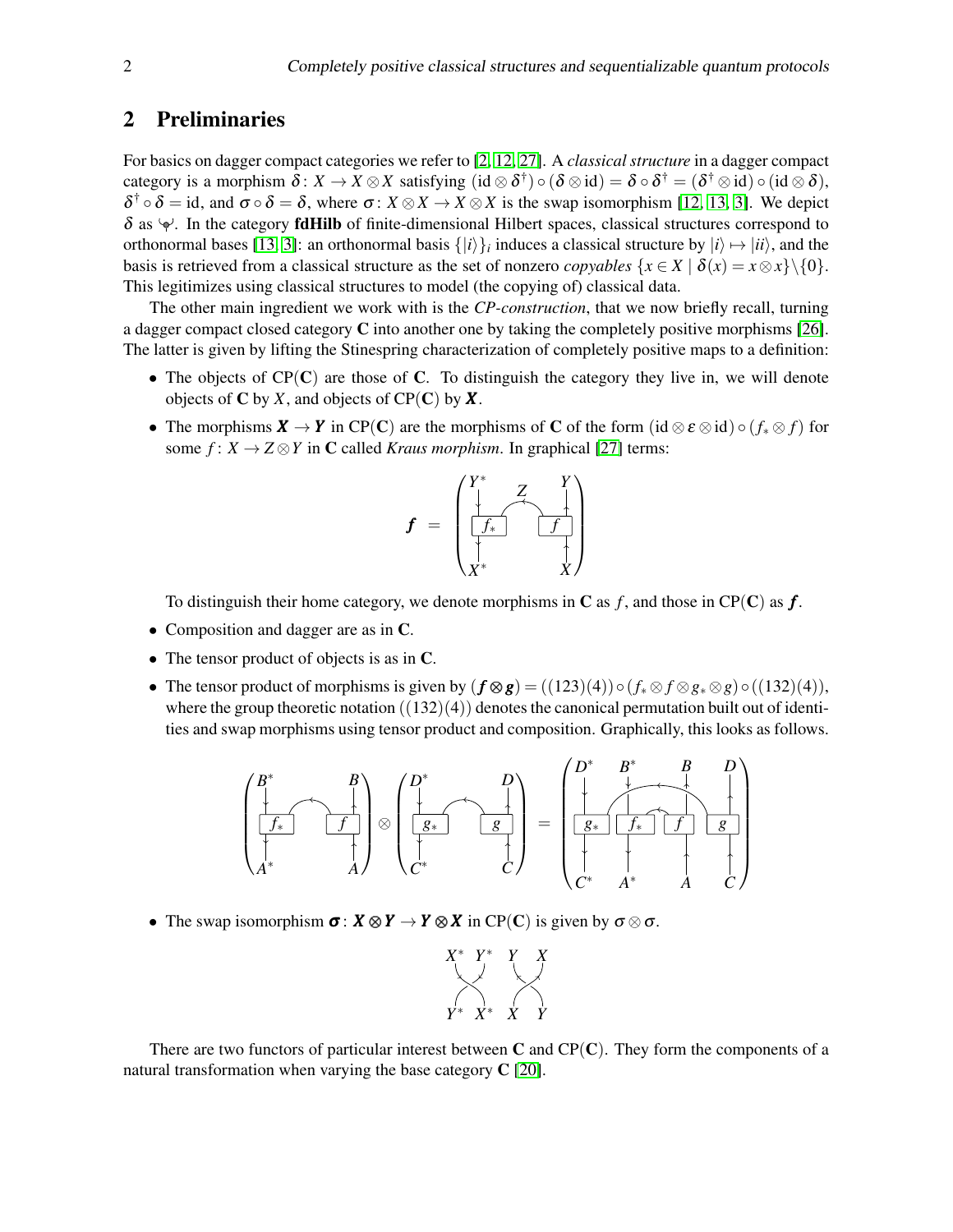Lemma 1. *Consider the functors*

$$
F: \mathbf{C} \to \mathbf{CP}(\mathbf{C})
$$
  
\n
$$
F(X) = \mathbf{X}
$$
  
\n
$$
F(f) = f_* \otimes f,
$$
  
\n
$$
G: \mathbf{CP}(\mathbf{C}) \to \mathbf{C}
$$
  
\n
$$
G(\mathbf{X}) = X^* \otimes X
$$
  
\n
$$
G(f) = (\mathrm{id} \otimes \varepsilon \otimes \mathrm{id}) \circ (f_* \otimes f).
$$

*Then F is a symmetric (strict) monoidal functor that preserves dagger, and G is a symmetric (strong) monoidal functor that preserves dagger.*

*Proof.* The first statement is easily verified by taking identities for the required morphisms  $I \rightarrow F(I)$ and  $F(X) \otimes F(Y) \to F(X \otimes Y)$ . As to the second statement, *G* preserves daggers almost by definition. To verify that *G* is (strong) monoidal, one can take the required morphisms  $\varphi: I \to G(I) = I^* \otimes I$  and  $\varphi_{X,Y}: G(X)\otimes G(Y) = X^*\otimes X\otimes Y^*\otimes Y \rightarrow Y^*\otimes X^*\otimes X\otimes Y \cong G(X\otimes Y)$  to be the canonical isomorphisms of that type. In particular,  $\varphi_{X,Y} = (123)(4)$ . This makes the required diagrams commute. For example, the 'left unit' condition boils down to  $(\rho_X)_* = \lambda_{X^*} \circ (i \otimes id_{X^*})$ , where *i* is the canonical isomorphism *I*<sup>\*</sup> → *I*. This follows from unitarity of  $\rho_X$ , because  $(\rho_X)_* = (\rho_X)^{\dagger*} = (\rho_X^{-1})^* = (\rho_X^*)^{-1}$ , and the diagram

$$
(X \otimes I)^* \xleftarrow{\rho_X^*} X^* \\
\cong \qquad \qquad \downarrow \qquad \qquad \downarrow \qquad \downarrow \downarrow \downarrow
$$
\n
$$
I^* \otimes X^* \xrightarrow[i \otimes id]{} I \otimes X^*
$$

commutes by the coherence theorem for compact closed categories. Finally,

$$
\varphi \circ \sigma = \underbrace{\begin{array}{c}\nX^* \quad Y^* \quad Y \\
\hline\n\end{array}}_{X^* \quad X \quad Y^* \quad Y \quad X^* \quad Y^* \quad Y \quad X^* \quad X \quad \sigma \circ \varphi,
$$

so *G* is in fact symmetric strong monoidal.

#### <span id="page-2-0"></span>3 Completely positive classical structures

This section considers classical structures in categories  $CP(C)$  for various dagger compact categories  $C$ , starting from the following corollary of Lemma [1.](#page-1-1)

<span id="page-2-1"></span>Corollary 2. *Every classical structure on X in* C *induces a classical structure on X in* CP(C)*. Every classical structure on X in CP(C) induces a classical structure on*  $X^* \otimes X$  *in C.*  $\Box$ 

Classical structures in CP(C) induced by classical structures in C are called *canonical*. We will prove that for  $C = Rel$ ,  $C = Cob$ , and for C the free dagger compact category on one generator, any classical structure in CP(C) is canonical. We conjecture the same is the case for  $C = f dHilb$  and provide strong evidence for this conjecture.

Sets and relations Let us start with the category Rel of sets and relations as a toy example. In general, a relation  $R \subseteq (X \times X) \times (Y \times Y)$  is completely positive when

$$
(x',x)R(y',y) \Longleftrightarrow (x,x')R(y,y'),\tag{1}
$$

$$
(x',x)R(y',y) \Longrightarrow (x,x)R(y,y). \tag{2}
$$

 $\Box$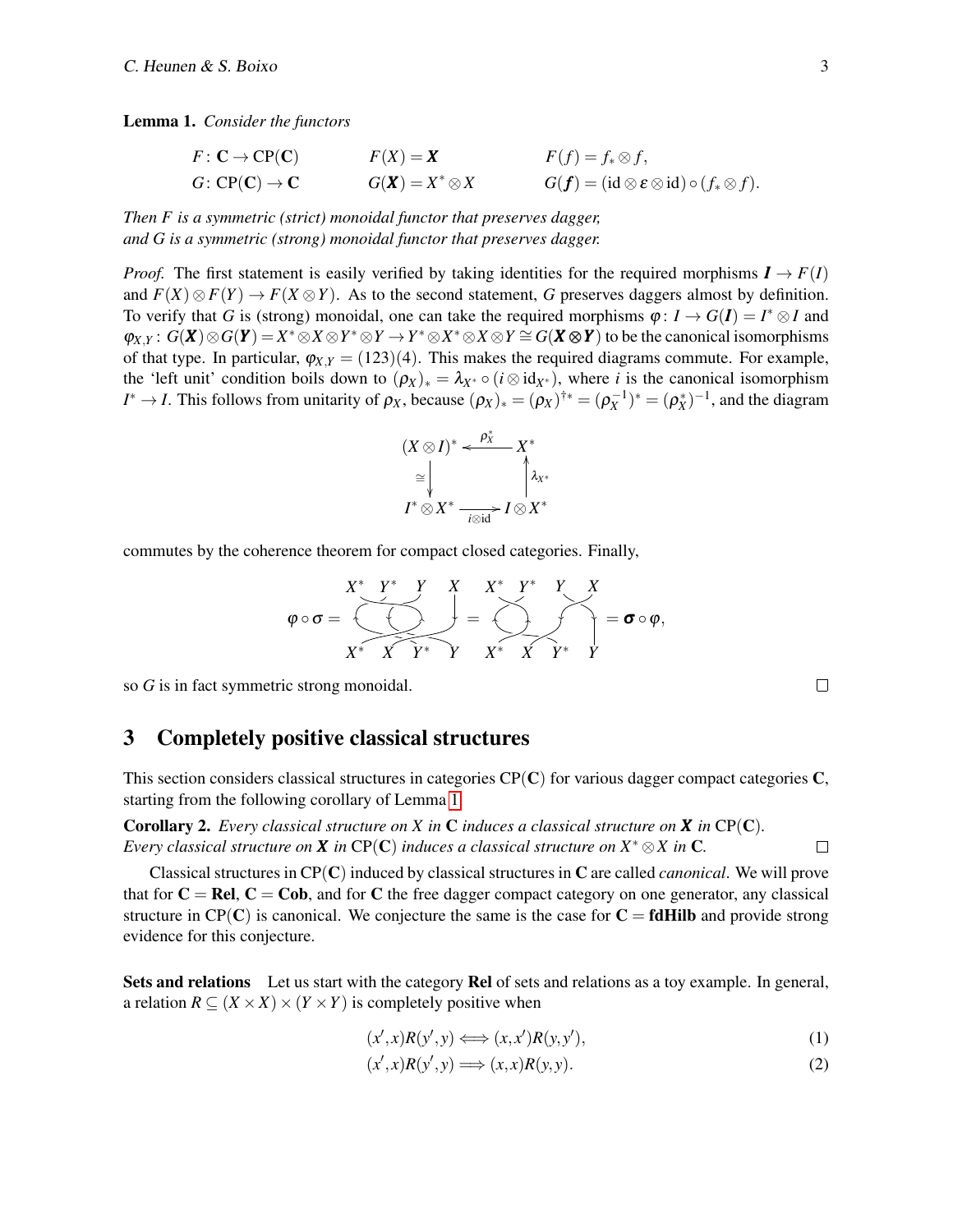By [\[23\]](#page-10-2), a classical structure on an object *X* in CP(Rel) is a direct sum of Abelian groups, the union of whose carrier sets is  $X \times X$ . Additionally, the group multiplication must be a completely positive relation in the above sense. This means the following, writing the group additively:

$$
(a,b) + (c,d) = (e,f) \Longleftrightarrow (c,d) + (a,b) = (f,e),
$$
\n(3)

$$
(a,b) + (c,d) = (e,f) \Longrightarrow (c,d) + (c,d) = (f,f). \tag{4}
$$

In particular, if we take  $(a, b) = 0$ , then [\(3\)](#page-3-0) implies that  $(c, d) = (c, d) + (a, b) = (d, c)$ . Hence it is already forced that  $c = d$ . That is, the classical structure on *X* in CP(Rel) must be canonical. This proves the following theorem.

Theorem 3. *Any classical structure in* CP(Rel) *is canonical.*

Cobordisms Now consider the category Cob of 1d compact closed manifolds and 2d cobordisms between them is a dagger compact category. It is the free dagger compact category on a classical structure [\[19\]](#page-9-6), and is very interesting from the point of view of quantum field theory [\[4\]](#page-9-7). However, it has the property that every isometry is automatically unitary: if we are to have a homeomorphism



the left-hand cobordism cannot actually have nonzero genus. Therefore Cob has no nontrivial classical structures at all, as does CP(Cob). This makes the following proposition trivial, but nevertheless true.

Proposition 4. *Any classical structure in* CP(Cob) *is canonical.*

**Free dagger compact category** Let us now have a look at the free dagger compact category  $C$  on one generator. It is described explicitly in [\[1\]](#page-9-8), whose notation we adopt here. Concretely, the objects of C are  $(m, n) \in \mathbb{N}^2$ . Morphisms  $(m, n) \to (p, q)$  exist only when  $m + q = n + p$ , and are pairs  $(s, \pi)$  of a natural number *s* and a permutation  $\pi \in S(m+q)$ . The identity is (0,id), and composition is given by the so-called execution formula as  $(t, \sigma) \circ (s, \pi) = (s + t, \text{ex}(\sigma, \pi))$ , see [\[1\]](#page-9-8). The monoidal structure is  $(m,n) \otimes (p,q) = (m+p,n+q)$  on objects and  $(s,\pi) \otimes (t,\sigma) = (s+t,\pi+\sigma)$  on morphisms. Finally, the dagger is given by  $(s, \pi)^{\dagger} = (s, \pi^{-1})$ . It turns out that the situation is similar to that with cobordisms.

Proposition 5. *Let* C *be the free dagger compact category on one generator. Any classical structure in* CP(C) *is canonical.*

*Proof.* We will show that in both categories C and CP(C), the only morphisms  $\delta: X \to X \otimes X$  satisfying  $\delta^{\dagger} \circ \delta = \text{id}$  are the trivial ones with  $X = I$ . First of all, if  $\delta = (s, \pi) : (m, n) \to (m, n) \otimes (m, n) = (2m, 2n)$ is a morphism in C, then  $m = n$ , and hence  $\pi \in S(3n)$ . Now  $\delta^{\dagger} \circ \delta = (s, \pi^{-1}) \circ (s, \pi) = (2s, \text{ex}(\pi^{-1}, \pi))$ . Writing both  $\pi$  and  $ex(\pi^{-1}, \pi)$  as matrices, as in [\[1\]](#page-9-8), we find  $ex(\pi^{-1}, \pi)_{12} = \pi_{11} \circ \pi_{11}^{-1} = 1$ . But id<sub>12</sub> = 0. So  $\delta^{\dagger} \circ \delta =$  id only when  $m = n = 0$ . That is, C only has trivial classical structures.

Similarly, working out the upper-right entry of the matrix of  $\delta^{\dagger} \circ \delta$  for a morphism  $\delta = (s, \pi)$  in  $CP(C)$ , we find that it is the union of  $\pi_{11} \circ \pi_{11}^{-1}$  with some other terms. In particular, it contains id. Hence  $\delta^{\dagger} \circ \delta = id$  only if dom $(\delta) = I$ , so CP(C) only has trivial classical structures, too.  $\Box$ 

$$
\Box
$$

<span id="page-3-0"></span> $\Box$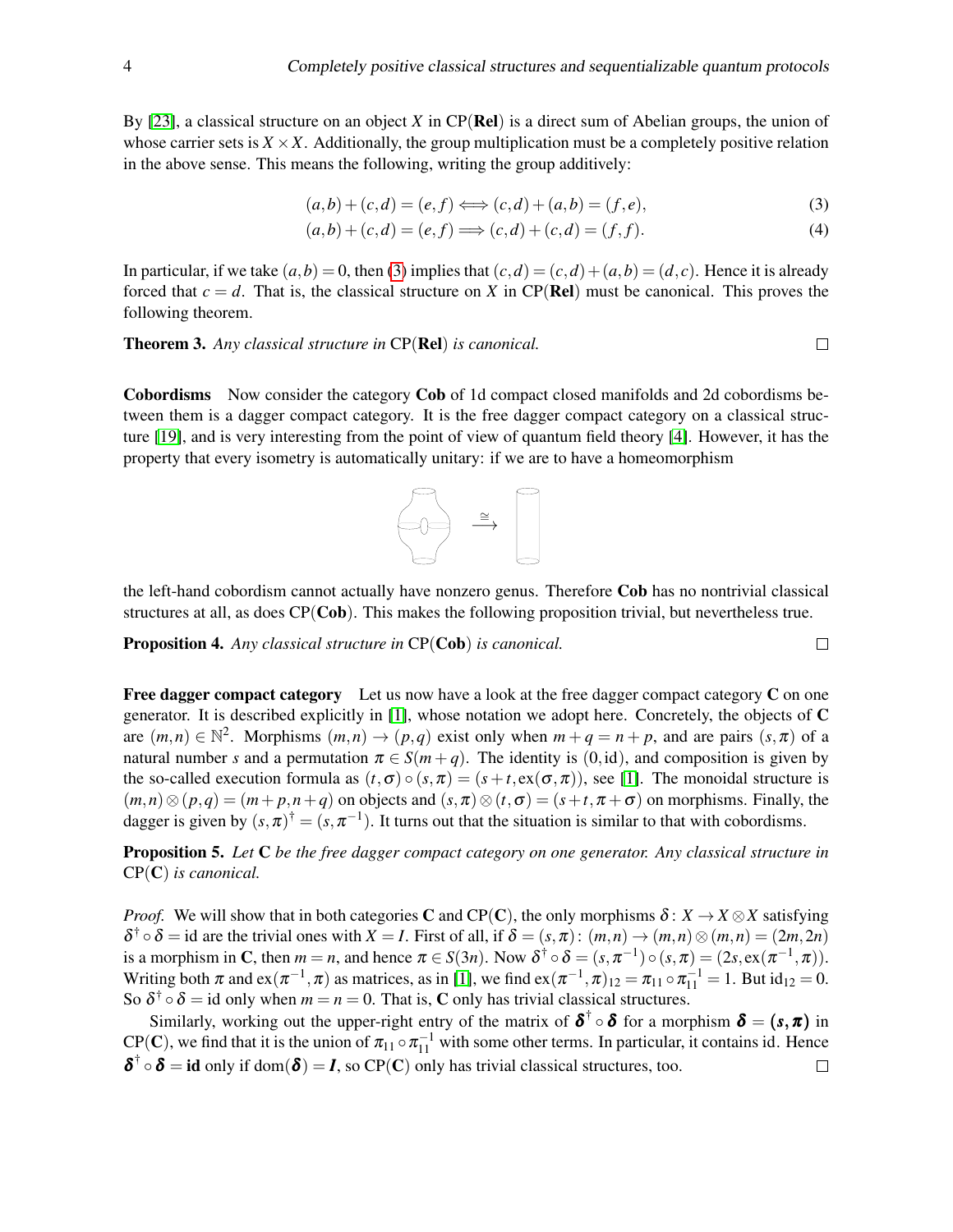Finite-dimensional Hilbert spaces The rest of this section concentrates on the category CP(fdHilb). Here, we can identify the object *X* with  $\mathbb{C}^n$ , and  $X^* \otimes X$  with the Hilbert space  $M_n(\mathbb{C})$  of *n*-by-*n* matrices under the Hilbert-Schmidt inner product  $\langle \rho | \sigma \rangle = \text{Tr}(\rho^{\dagger} \sigma)$ . One strategy to investigate classical structures in this category, inspired by the strategy that worked so well for **Rel**, could be as follows:

- 1. Start with a classical structure  $\delta$  on  $\mathbb{C}^n$  in CP(**fdHilb**).
- 2. Apply Corollary [2](#page-2-1) to obtain a classical structure  $\delta = G(\delta)$  on  $M_n(\mathbb{C})$ .
- 3. Apply [\[13\]](#page-9-2) to obtain an orthonormal basis  $\{\alpha\}$  for  $M_n(\mathbb{C})$ .
- 4. Investigate when  $\delta$ :  $|\alpha\rangle \mapsto |\alpha\alpha\rangle$  is a completely positive map.

Unfortunately, the last step proves to be quite difficult. A first thought might be to use Choi's theorem, resulting in the following characterization.

<span id="page-4-0"></span>**Theorem 6.** *Classical structures*  $\delta$  *on*  $\mathbb{C}^n$  *in* CP(**fdHilb**) *correspond to orthonormal bases*  $\alpha$  *of*  $M_n(\mathbb{C})$ for which  $\Delta_{j''k''j'k'jk}=\sum_{\alpha}\overline{\alpha_{jk}}\alpha_{j'k'}\alpha_{j''k''}$  are matrix entries of a positive semidefinite  $\Delta\colon(\mathbb{C}^n)^{\otimes 3}\to(\mathbb{C}^n)^{\otimes 3}.$ 

*Proof.* Setting  $|\psi\rangle = \sum_i |ii\rangle$  shows that

$$
\delta(\rho) = \sum_{\alpha} \langle \psi | (\alpha^{\dagger} \otimes \mathrm{id}) \circ (\rho \otimes \mathrm{id}) | \psi \rangle (\alpha \otimes \alpha) = \sum_{\alpha} \mathrm{Tr}(\alpha^{\dagger} \rho) \cdot (\alpha \otimes \alpha),
$$

so that in particular  $\delta(|i\rangle\langle j|) = \sum_{\alpha} \overline{\alpha_{ij}} \cdot (\alpha \otimes \alpha)$ . Recall that Choi's theorem states that a morphism  $\delta: X^* \otimes X \to Y^* \otimes Y$  in **fdHilb** is completely positive if and only if the map  $\Delta: X \otimes Y \to X \otimes Y$  given by  $\langle aj|\Delta|bk\rangle = \langle a|\delta(|j\rangle\langle k|)|b\rangle$  for  $a,b \in Y$  and  $j,k \in X$  is positive semidefinite [\[22,](#page-10-3) 3.14]. Applying Choi's theorem to the map  $\delta$  defined by  $\alpha \mapsto \alpha \otimes \alpha$  and taking  $a = |j''j'\rangle$  and  $b = |k''k'\rangle$  yields

$$
\Delta_{j''k''j'k'jk} = \langle j''j' | \delta(|j\rangle\langle k|) |k''k'\rangle = \sum_{\alpha} \overline{\alpha_{jk}} \langle j''j' | \alpha \otimes \alpha |k''k'\rangle = \sum_{\alpha} \overline{\alpha_{jk}} \alpha_{j'k'} \alpha_{j''k''}.
$$

The condition of the previous theorem is not vacuous. For example, the normalized Pauli matrices

$$
\alpha_1 = \frac{1}{\sqrt{2}} \begin{pmatrix} 1 & 0 \\ 0 & 1 \end{pmatrix}, \ \alpha_2 = \frac{1}{\sqrt{2}} \begin{pmatrix} 0 & 1 \\ 1 & 0 \end{pmatrix}, \ \alpha_3 = \frac{1}{\sqrt{2}} \begin{pmatrix} 0 & -i \\ i & 0 \end{pmatrix}, \ \alpha_4 = \frac{1}{\sqrt{2}} \begin{pmatrix} 1 & 0 \\ 0 & -1 \end{pmatrix}.
$$

form an orthonormal basis for  $M_2(\mathbb{C})$ . But their Choi matrix  $\Delta$  is not even positive:

$$
\sqrt{2}\alpha_1+\alpha_2+\alpha_4=\begin{pmatrix}1+\frac{1}{\sqrt{2}}&\frac{1}{\sqrt{2}}\\ \frac{1}{\sqrt{2}}&1-\frac{1}{\sqrt{2}}\end{pmatrix}\geq 0,
$$

as its eigenvalues are  $\{2,0\}$ , but its image under  $\delta$  is

$$
\sqrt{2}\alpha_1\otimes \alpha_1+\alpha_2\otimes \alpha_2+\alpha_4\otimes \alpha_4=\left(\begin{matrix} \frac{1}{\sqrt{2}}+\frac{1}{2} & 0 & 0 & \frac{1}{2} \\ 0 & \frac{1}{\sqrt{2}}-\frac{1}{2} & \frac{1}{2} & 0 \\ 0 & \frac{1}{2} & \frac{1}{\sqrt{2}}-\frac{1}{2} & 0 \\ \frac{1}{2} & 0 & 0 & \frac{1}{\sqrt{2}}+\frac{1}{2} \end{matrix}\right),
$$

which has an eigenvalue  $\frac{1}{2}$ ( √  $(2-2) < 0$  and therefore is not positive semidefinite.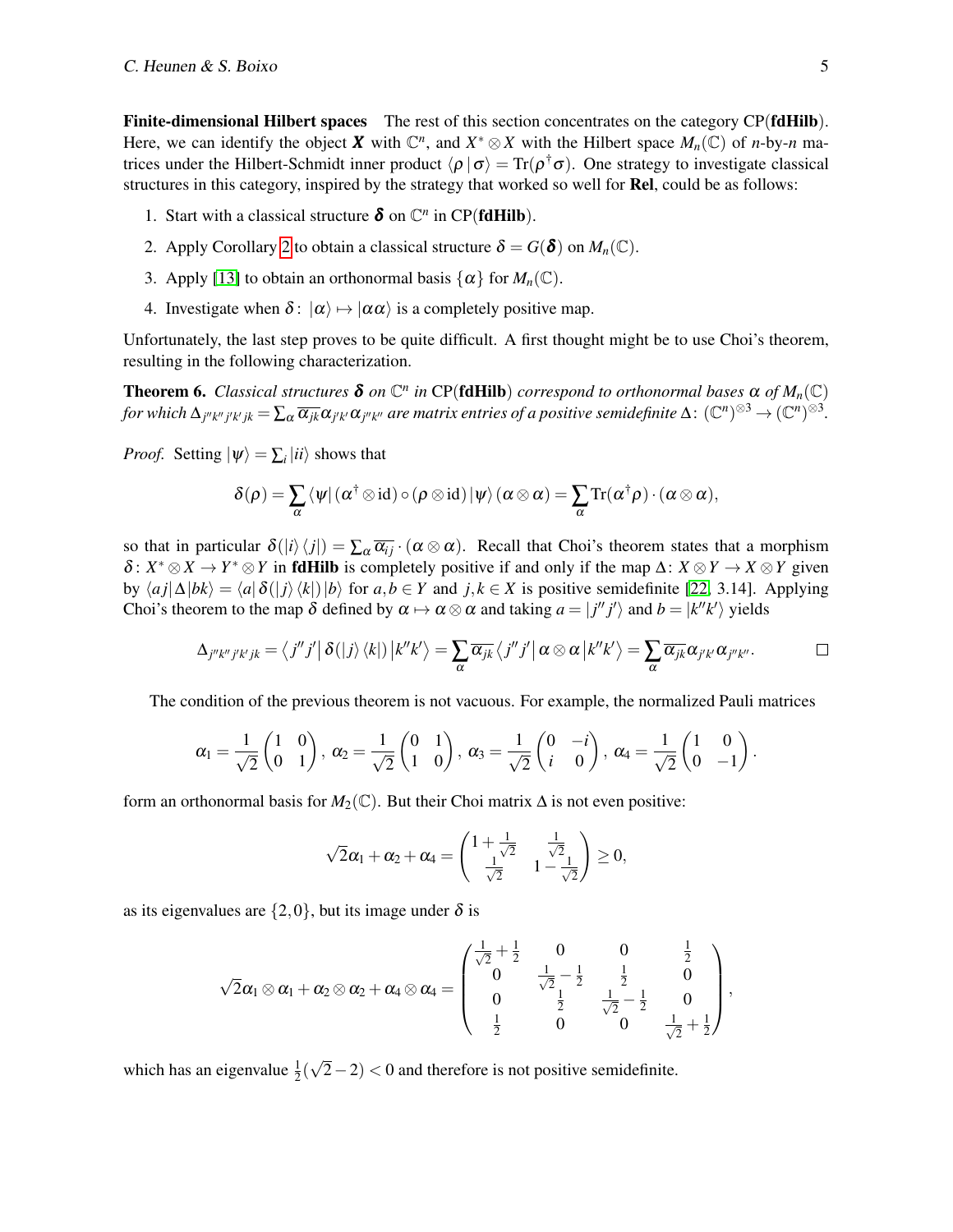Numerical evidence 7. The condition of Theorem [6](#page-4-0) is easy to verify with computer algebra software. We can also generate random orthonormal bases when  $X = \mathbb{C}^n$ , *i.e.* when  $X^* \otimes X$  is the C\*-algebra  $M_n(\mathbb{C})$ of *n*-by-*n*-matrices: generate *n* 2 random matrices; with large probability they are linearly independent; use the Gram-Schmidt procedure to turn them into an orthonormal basis of *Mn*. Running this test for 1000 randomly chosen orthonormal bases did not provide a counterexample to our conjecture for  $n = 2,3$ .

The previous Theorem and Numerical evidence neither provide much intuition nor have direct physical significance. We end this section by providing some more natural sufficient conditions, and by listing a large number of necessary and sufficient conditions equivalent to our conjecture. This partial progress is enough to enable novel physical applications outlined in the next section.

<span id="page-5-0"></span>**Proposition 8.** Let  $\{\alpha_1, \dots, \alpha_N\}$  be a orthonormal basis of  $X^* \otimes X$ , and let  $\delta$  be the induced classical *structure in* fdHilb*. If* δ *is completely positive, then:*

- *(a) the set of copyables is closed under adjoints:*  $\{\alpha_1, \ldots, \alpha_N\} = \{\alpha_1^{\dagger}$  $\alpha^\dagger_N,\ldots,\alpha^\dagger_N\};$
- *(b) copyables are closed under absolute values:*  $\{|\alpha_1|, ..., |\alpha_N|\} \subseteq \{0, \alpha_1, ..., \alpha_N\};$
- *(c) the map*  $\delta$  *satisfies*  $\delta(id)\delta(ab) = \delta(a)\delta(b)$  *for all a,b:*  $X \rightarrow X$ *;*
- *(d) positive semidefinite copyables commute pairwise.*

*Proof.* To see (a), notice that if  $\delta$  is positive, then it preserves (names of) adjoints [\[6,](#page-9-9) Lemma 2.3.1], so that in particular  $\delta(\alpha_j^{\dagger}) = \delta(\alpha_j)^{\dagger} = \alpha_j^{\dagger} \otimes \alpha_j^{\dagger}$ . Therefore  $\alpha_j^{\dagger}$  is (also) one of the basis vectors.

For (b) and (c) we first prove the auxiliary result that  $ab = 0$  if and only if  $\langle a | b \rangle = 0$  for positive definite matrices *a*,*b*. Say  $a = x^{\dagger}x$  and  $b = y^{\dagger}y$ . If  $ab = 0$ , then  $0 = \text{Tr}(x^{\dagger}xy^{\dagger}y) = \langle a|b \rangle$ . Conversely, if  $0 = \langle a | b \rangle = \text{Tr}(x^{\dagger}xy^{\dagger}y) = \text{Tr}(yx^{\dagger}xy^{\dagger}) = ||xy^{\dagger}||^2$  then  $xy^{\dagger} = 0$  and hence  $ab = 0$ .

By isometry of  $\delta$  we can therefore conclude that  $\delta(a)\delta(b) = 0$  whenever  $ab = 0$  for positive a,b. Hence (c) follows from [\[14,](#page-9-10) Theorem 2], as well as the fact that  $\delta$  preserves absolute values. Hence if  $\alpha$ is copyable, then  $\delta(|\alpha|) = |\delta(\alpha)| = |\alpha \otimes \alpha| = |\alpha| \otimes |\alpha|$ , and so  $|\alpha|$  is copyable, too, establishing (b).

Finally, (d) follows from a generalized version of the no-cloning theorem [\[5,](#page-9-11) Corollary 3].  $\Box$ 

<span id="page-5-1"></span>**Lemma 9.** If  $\delta$  is completely positive, then  $\delta^{\dagger}(\text{id})$ :

- *(a) is positive semidefinite;*
- *(b) is invertible, and hence positive definite;*
- *(c)* satisfies  $\delta^{\dagger}(\text{id}) \geq \text{id}$ , and hence its eigenvalues are at least 1.

*Proof.* To see (a), notice that id is a positive definite matrix and that  $\delta^{\dagger}$  is a positive map. For (b), apply [\[10,](#page-9-12) Lemma 2.2] to get a completely positive map *d* such that  $d^{\dagger}$  (id) = id and  $\delta^{\dagger} = (\sqrt{f} \otimes f)^{\dagger}$ √ *f*)◦*d*, where  $f = \delta^{\dagger}(\text{id})$ , and observe that

$$
\dim(X)^2 = \text{rank}(\delta^{\dagger}) = \text{rank}((\sqrt{f} \otimes \sqrt{f}) \circ d^{\dagger}) \leq \text{rank}(\sqrt{f} \otimes \sqrt{f}) \leq \dim(X)^2,
$$

so that rank(  $\sqrt{f}$ ) = dim(*X*), whence  $\sqrt{f}$  is invertible. Therefore also  $\delta^{\dagger}$  (id) is invertible.

Notice that  $\delta(\mathrm{id})^{\dagger} = \delta(\mathrm{id}^{\dagger}) = \delta(\mathrm{id})$  since  $\delta$  is positive by Proposition [8\(](#page-5-0)a). The map  $\frac{1}{\|\delta(\mathrm{id})\|_{\text{op}}} \delta(\mathrm{id})$ is a contraction, and so [\[6,](#page-9-9) Proposition 1.3.1] the matrix

$$
\frac{1}{\|\boldsymbol{\delta}(\mathrm{id})\|_{\mathrm{op}}} \begin{pmatrix} \mathrm{id} & \boldsymbol{\delta}(\mathrm{id}) \\ \boldsymbol{\delta}(\mathrm{id}) & \mathrm{id} \end{pmatrix}
$$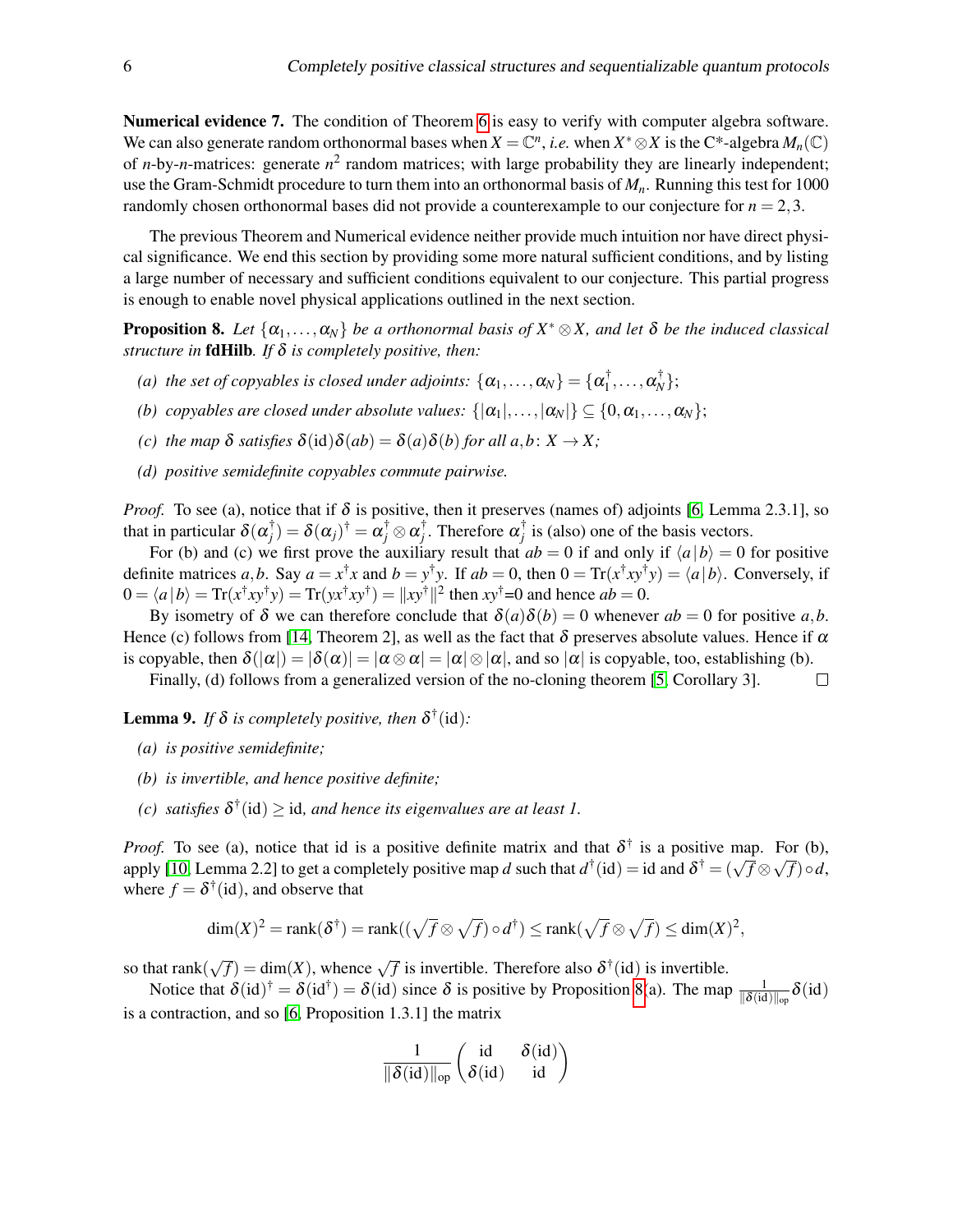is positive semidefinite. Because  $\delta^{\dagger}$  is completely positive and  $\delta^{\dagger} \circ \delta(id) = id$ , therefore also the matrix

$$
\frac{1}{\|\boldsymbol{\delta}(\mathrm{id})\|_{op}} \begin{pmatrix} \boldsymbol{\delta}^\dagger(\mathrm{id}) & \mathrm{id} \\ \mathrm{id} & \boldsymbol{\delta}^\dagger(\mathrm{id}) \end{pmatrix}
$$

is positive semidefinite. It follows from (b) and [\[6,](#page-9-9) Theorem 1.3.3] that

$$
\frac{1}{\|\boldsymbol{\delta}(\mathrm{id})\|_{\mathrm{op}}}\boldsymbol{\delta}^{\dagger}(\mathrm{id})\geq \frac{1}{\|\boldsymbol{\delta}(\mathrm{id})\|_{\mathrm{op}}}\left(\frac{1}{\|\boldsymbol{\delta}(\mathrm{id})\|_{\mathrm{op}}}\boldsymbol{\delta}^{\dagger}(\mathrm{id})\right)^{-1}\frac{1}{\|\boldsymbol{\delta}(\mathrm{id})\|_{\mathrm{op}}},
$$

and therefore  $\delta^{\dagger}(\text{id}) \geq (\delta^{\dagger}(\text{id}))^{-1}$ . Finally, since  $\delta^{\dagger}(\text{id})$  is diagonalizable by (a), this yields  $\delta^{\dagger}(\text{id}) \geq \text{id}$ , establishing (c).  $\Box$ 

<span id="page-6-1"></span>Theorem 10. *The following are equivalent:*

- *(a) A classical structure* δ *on X in* CP(fdHilb) *is canonical;*
- *(b)* δ *preserves pure states;*
- *(c)* δ *is a trace-preserving map;*
- *(d)*  $\delta^{\dagger}$  *is unital:*  $\delta^{\dagger}$  ( $id_{X \otimes X}$ ) =  $id_X$ ;
- $(e)$   $\delta^{\dagger}(\text{id}_{X \otimes X}) \leq \text{id}_X$ ;
- *(f)* δ *is a trace-nonincreasing map;*
- *(g)* δ † (id*X*⊗*<sup>X</sup>* ) *has operator norm at most 1;*[1](#page-6-0)
- *(h)*  $id_X = \sum A$  *for some subset A of the copyables;*
- *(i)*  $Tr(\alpha) = 1$  *for positive semidefinite copyables*  $\alpha$ *;*
- *(j)* rank $(\alpha) = 1$  *for nonzero copyables*  $\alpha$ *;*
- (k) *if*  $\alpha$  *is copyable, then so is*  $\alpha^{\dagger} \alpha$ *;*
- *(l) the set of copyables is closed under composition:*  $\alpha_i \alpha_j \in \{0, \alpha_1, \ldots, \alpha_N\}$ ;
- *(m)*  $\delta$ (id<sub>*X*</sub>) *is idempotent*;
- (*n*) *the ancilla in a minimal Kraus decomposition of*  $\delta$  *is one-dimensional.*
- *Proof.* (b⇒a) If  $\delta$  sends pure states  $|\psi\rangle\langle\psi|$  to pure states  $|\varphi\rangle\langle\varphi|$ , it defines a linear map *g* sending  $|\psi\rangle$ to the unique eigenvector  $|\varphi\rangle$  of  $\delta(|\psi\rangle \langle \psi|)$ , so that  $\delta = g_* \otimes g$ . One then readily verifies that the axioms for classical structures on  $\delta$  imply that *g* is a classical structure in **fdHilb**.
- (c⇒b) Since completely positive trace-preserving maps send quantum states to quantum states (with eigenvalues bounded above by 1), isometry of  $\delta$  yields

$$
\mathrm{Tr}\left(\boldsymbol{\delta}(|\psi\rangle\langle\psi|)^2\right)=\mathrm{Tr}((|\psi\rangle\langle\psi|)^2)=1,
$$

and therefore  $\delta$  preserves purity.

<span id="page-6-0"></span><sup>&</sup>lt;sup>1</sup>One might think that isometry of  $\delta$  means that it has operator norm 1, and hence so does  $\delta^{\dagger}$ , and hence (by applying the Russo-Dye theorem [\[6,](#page-9-9) Corollary 2.3.8]) so does  $\delta^{\dagger}$  (id). However, the first operator norm is taken with respect to the Hilbert-Schmidt norm on  $M_n(\mathbb{C})$ , and the last operator norm is taken with respect to the operator norm on  $M_n(\mathbb{C})$ . Hence all one can conclude from this reasoning is that  $\dim(X)^{-1/2} \leq ||\delta^{\dagger}(\mathrm{id})||_{\mathrm{op}} \leq \dim(X)^{1/2}$ .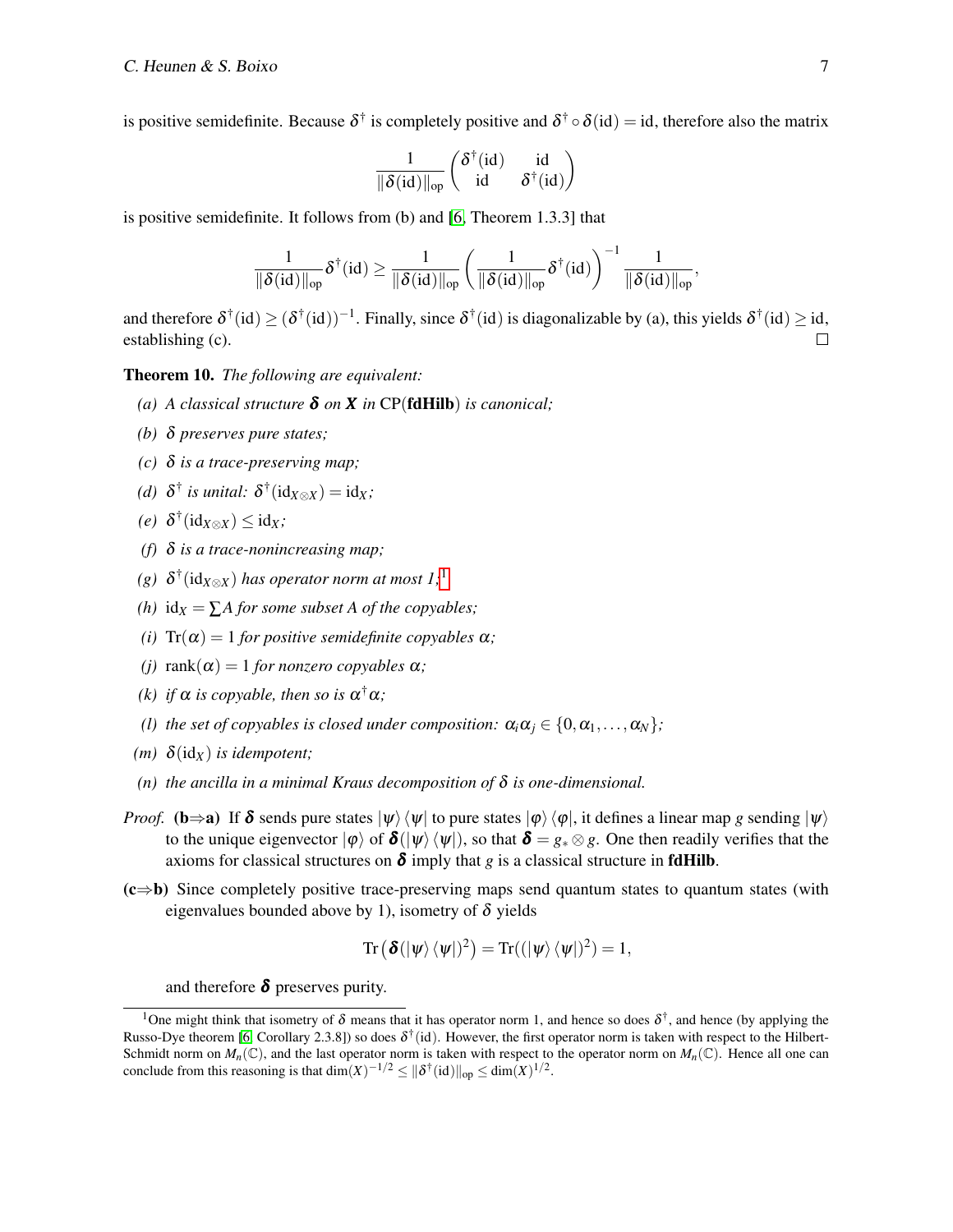- (d⇔c) This equivalence is well-known, see *e.g.* [\[18\]](#page-9-13); it is also easily seen using the graphical calculus.
- $(e \Leftrightarrow d)$  One direction is trivial; the other follows from Lemma [9\(](#page-5-1)c).
- $(g\Rightarrow d)$  Combining Lemma [9\(](#page-5-1)c) with (g) gives that all eigenvalues of  $\delta^{\dagger}$  (id) are 1, and hence that  $\delta^{\dagger}$  (id) is (unitarily similar to) the identity matrix.
- (f $\Leftrightarrow$ e) Clearly (c), and hence (e), implies (f), so it suffices to show (f)⇒(e). If  $\delta$  is trace-nonincreasing, then  $\text{Tr}(a - a\delta^{\dagger}(\text{id})) = \langle \text{id} - \delta^{\dagger}(\text{id}) | a \rangle = \langle \text{id} | a \rangle - \langle \text{id} | \delta(a) \rangle = \text{Tr}(a) - \text{Tr}(\delta(a)) \ge 0$  for all *a*. If  $x_i > 0$  is the *i*th eigenvalue of  $\delta^{\dagger}$  (id), then by taking  $a = diag(0, \ldots, 1, \ldots, 0)$  with a single 1 in the *i*th place, we obtain  $x_i - 1 \le 0$ . Hence  $\delta^{\dagger}(\text{id}) \le \text{id}$ .

$$
(\mathbf{h} \Rightarrow \mathbf{g}) \quad \delta^{\dagger}(\mathrm{id}) = \delta^{\dagger}((\sum_{\alpha \in A} \alpha) \otimes (\sum_{\beta \in A} \beta)) = \sum_{\alpha, \beta \in A} \delta^{\dagger}(\alpha \otimes \beta) = \sum_{\alpha \in A} \alpha, \text{ so } \|\delta^{\dagger}(\mathrm{id})\|_{op} = \|\mathrm{id}\|_{op} = 1.
$$

- (i⇒h) Use Plancherel's theorem to get id =  $\sum_{\alpha}$  (id  $|\alpha\rangle \alpha = \sum_{\alpha} Tr(\alpha) \alpha$ . Now if  $\alpha$  is copyable but not positive semidefinite, then by Proposition [8\(](#page-5-0)b) we have  $Tr(\alpha) = Tr(|\alpha|) = 0$  iff  $|\alpha| = 0$  iff  $\alpha = 0$ . Hence we can take  $A = \{ \alpha \mid \text{Tr}(\alpha) = 1 \}.$
- (j⇒i) If  $\alpha$  is positive semidefinite, then by assumption (j) we have rank $(\alpha) = 1$ , so that  $\alpha = U |\phi\rangle \langle \phi| U^{\dagger}$ for some unit vector  $\phi$  and unitary *U*. Therefore  $Tr(\alpha) = Tr(\ket{\phi}\bra{\phi}) = \bra{\phi}\phi = 1$ .
- $(k\Rightarrow j)$  if  $\alpha \neq 0$  then also  $\alpha^{\dagger} \alpha \neq 0$ . Hence rank $(\alpha) = \text{rank}(\alpha^{\dagger} \alpha) = 1$ .
- $(l\Rightarrow k)$  follows from Proposition [8\(](#page-5-0)a).
- $(m\Rightarrow I)$  If  $\delta(id)$  is idempotent, then it is a projection by Proposition [8\(](#page-5-0)a). By Proposition 8(c) it commutes with the image of  $\delta$ , and hence is contained in the support projection of that image. Hence  $\delta(id)\delta(a) = \delta(a)$  for all matrices *a*, so that  $\delta$  preserves multiplication by Proposition [8\(](#page-5-0)c), from which (l) follows.
- $(a \Rightarrow m)$  If  $\delta$  is canonical, then  $\alpha$  are of the form  $|i\rangle\langle j|$ , so that id  $= \sum_i |i\rangle\langle i|$ , and we obtain  $\delta(\mathrm{id})^2 =$  $(\sum_i \delta(|i\rangle\langle i|))(\sum_j \delta(|j\rangle\langle j|)) = \sum_i |ii\rangle\langle ii| = \delta(id).$
- (a⇔n) is just a reformulation in terms of the Kraus decomposition; the ancilla space is the one called *Z* in the definition of  $CP(C)$  in Section [2.](#page-1-0)

<span id="page-7-1"></span> $\Box$ 

#### <span id="page-7-0"></span>4 Sequentializable quantum protocols

Up to normalization, classical structures in **fdHilb** produce a state that plays an important role in many protocols studied in quantum information and computation, namely the *maximally entangled state*. This state is produced by postcomposing the unit of the classical structure with as many comultiplications as are needed to get an *m*-party state. Typical examples, frequently encountered in quantum metrology, are optimal *phase estimation* protocols. They can be modeled graphically as the following diagram, read left to right:

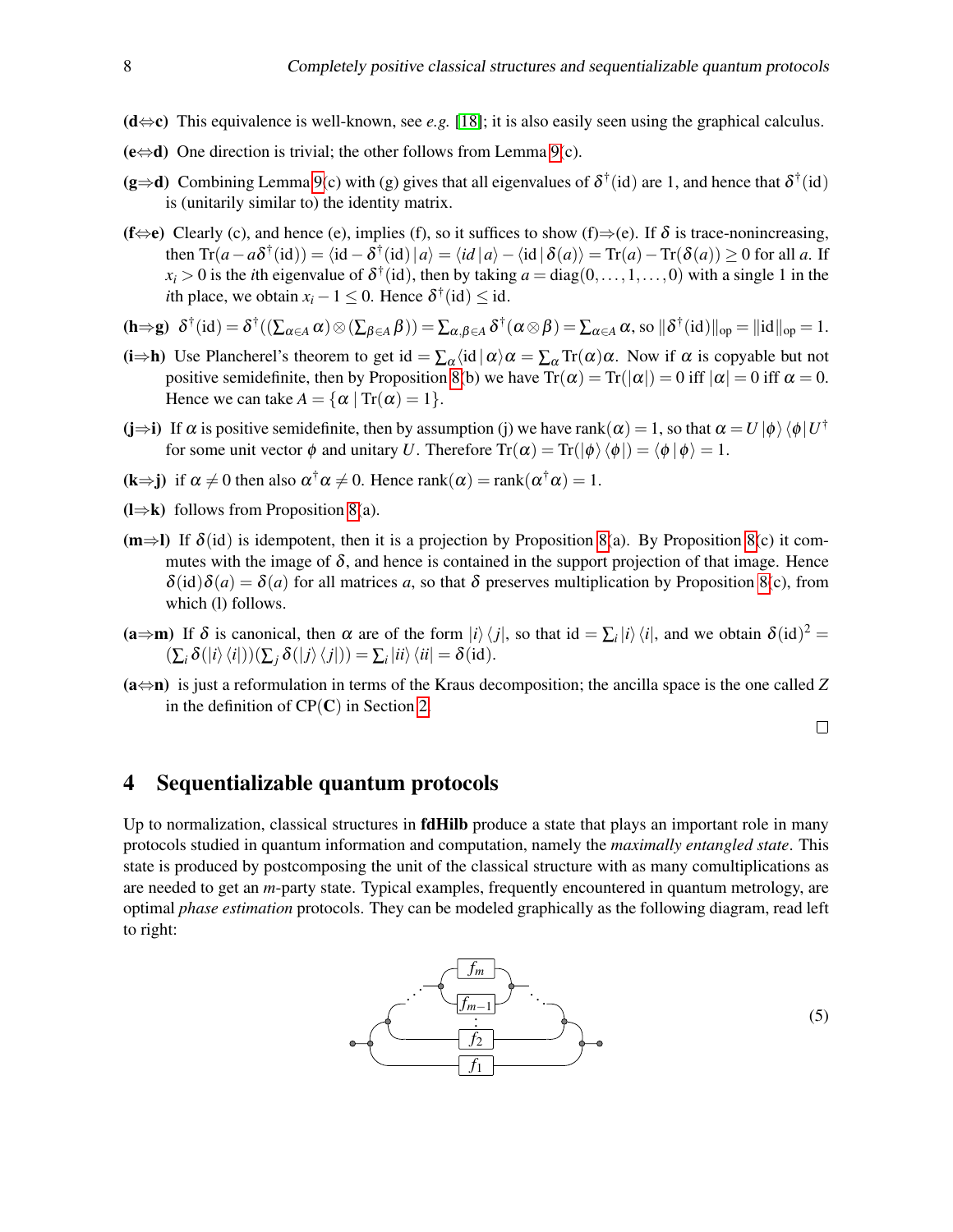In one of most common cases, the diagram is interpreted in the category **fdHilb** and the morphisms *f<sub>j</sub>* are all identical phase gates  $e^{-i\phi \sigma_z/2}$ , with unknown phase φ and Pauli matrix  $\sigma_z$ . This entangled protocol produces an estimator  $\hat{\phi}$  of the unknown phase with an uncertainty scaling  $\delta \hat{\phi} \propto 1/m$ , which is called the Heisenberg limit [\[15,](#page-9-4) [8\]](#page-9-14). It follows from the *generalized spider theorem* [\[11\]](#page-9-15) that if the linear maps  $f_i$  are "generalized phases" that are compatible with the classical structure, then the previous diagram is equivalent to the following one

<span id="page-8-0"></span>
$$
\bullet \quad \boxed{f_{\pi(1)} \mid f_{\pi(2)}} \qquad \cdots \qquad \boxed{f_{\pi(m-1)} \mid f_{\pi(m)}} \qquad \bullet \qquad (6)
$$

for any permutation  $\pi \in S(m)$ . This implies that the entangled parallel protocol [\(5\)](#page-7-1) is equivalent to a sequential protocol [\(6\)](#page-8-0) with the same uncertainty scaling. This equivalence has been studied in frame synchronization [\[24\]](#page-10-4) and clock synchronization [\[7,](#page-9-16) [16\]](#page-9-17) between two parties. In quantum computation, the transformation between sequential and entangled protocols has also been used to study the computational power of quantum circuits with restricted length [\[21,](#page-9-18) [17\]](#page-9-19).

Categorically, the wires and boxes in the diagrams above can also be interpreted as finite-dimensional Hilbert spaces and quantum maps, *i.e.* trace-preserving completely positive maps. These are the maps quantum information theory concerns [\[18\]](#page-9-13). For quantum computation, it makes sense to relax to tracenonincreasing completely positive maps [\[25\]](#page-10-5). Neither form a dagger compact category in themselves, but we may regard them as living within CP(**fdHilb**). The equivalence between [\(5\)](#page-7-1) and [\(6\)](#page-8-0) holds unabated for quantum maps  $f$  in CP( $fdHilb$ ), as long as they are compatible with the classical structure.

This interpretation has the advantage that general quantum maps are able to model *noisy* estimation protocols. Hence we can now, fully generally, address the question of whether the parallel protocol with maximally entangled states is more fragile in its response to noise than the corresponding sequential protocol. On the one hand, physical intuition tells us that this might be the case, given that entanglement is considered to be a very delicate resource in general. On the other hand, the equivalence between both diagrams derived from the categorical machinery means that for certain kinds of noise the entangled protocol is not more fragile than the sequential one. This generalizes the equivalences of clock synchronization protocols under noise that have been studied for two-dimensional Hilbert space in [\[7\]](#page-9-16). By Theorem [10,](#page-6-1) classical structures are quantum maps if and only if they are canonical, and hence correspond to an orthonormal basis. The only question left is which quantum maps are compatible with that basis. We now give without proof the explicit form of such maps, referring to [\[9\]](#page-9-20) for details.

Being a completely positive operator, a quantum map can be written as  $\rho \mapsto \sum_s b_s \rho b_s^{\dagger}$ , where  $b_s$  are the Kraus operators. Denote the *n*th roots of unity by  $\omega_j = e^{-i2\pi j/n}$ , where *n* is the dimension of the underlying Hilbert space. The quantum maps that are compatible with a classical structure are precisely those which can be expressed with Kraus operators of the form

$$
b_s = \sqrt{r_s} \sum_j e^{-i(\phi_j + 2\pi js/n)} |j\rangle \langle j|,
$$

where  $\{|j\rangle\}$  is the basis defined by the classical structure,  $\phi_j$  define arbitrary phase rotations, and  $r_j$  are positive constants parametrizing general dephasing noise, satisfying  $\sum_j r_j = 1$ . Maps without dephasing (*i.e.* pure rotations) are obtained by choosing  $r_s = \delta_{s,0}$ .

Thus, when the above quantum metrology protocols are modeled with such maps, usage of maximally entangled states is equally robust as, and has equal uncertainty scaling to, the corresponding sequential version.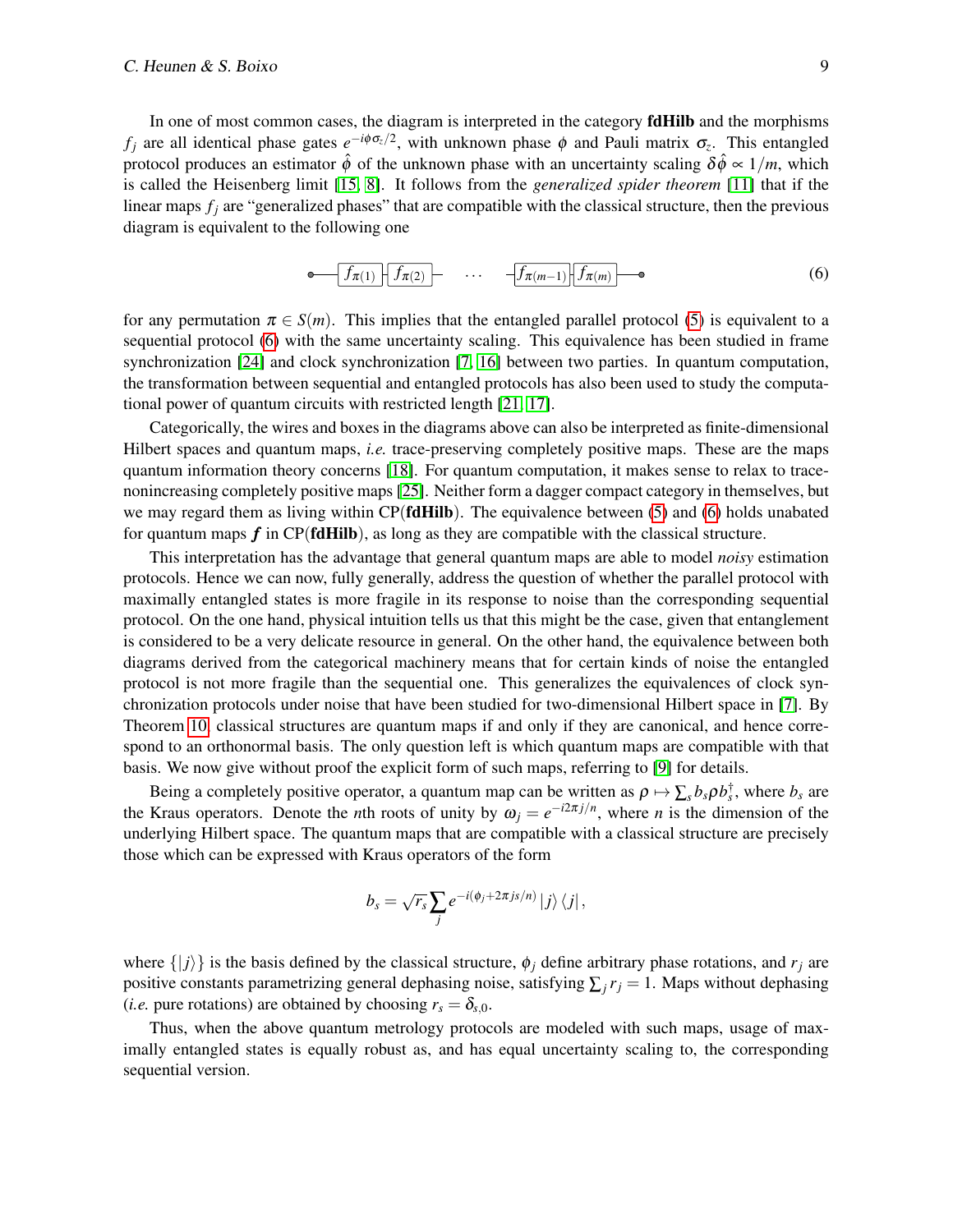### References

- <span id="page-9-8"></span>[1] Samson Abramsky (2005): *Abstract Scalars, Loops, and Free Traced and Strongly Compact Closed Categories*. In: Algebra and Coalgebra in Computer Science, CALCO'05, Springer, pp. 1–30, doi[:10.1007/11548133](http://dx.doi.org/10.1007/11548133_1) 1.
- <span id="page-9-0"></span>[2] Samson Abramsky & Bob Coecke (2004): *A categorical semantics of quantum protocols*. In: Logic in Computer Science 19, IEEE Computer Society, pp. 415–425, doi[:10.1109/LICS.2004.1319636.](http://dx.doi.org/10.1109/LICS.2004.1319636)
- <span id="page-9-3"></span>[3] Samson Abramsky & Chris Heunen (2011): *H\*-algebras and nonunital Frobenius algebras: first steps in infinite-dimensional categorical quantum mechanics*. Clifford Lectures, AMS Proceedings of Symposia in Applied Mathematics .
- <span id="page-9-7"></span>[4] John C. Baez (2006): *Structural foundations of quantum gravity*, chapter Quantum quandaries: a categorytheoretic perspective, pp. 240–265. Oxford University Press.
- <span id="page-9-11"></span>[5] Howard Barnum, Jonathan Barrett, Matthew Leifer & Alexander Wilce (2007): *A generalized nobroadcasting theorem*. Physical Review Letters 99, p. 240501, doi[:10.1103/PhysRevLett.99.240501.](http://dx.doi.org/10.1103/PhysRevLett.99.240501)
- <span id="page-9-9"></span>[6] Rejandra Bhatia (2007): *Positive definite matrices*. Princeton University Press.
- <span id="page-9-16"></span>[7] Sergio Boixo, Carlton M. Caves, Animesh Datta & Anil Shaji (2006): *On decoherence in quantum clock synchronization*. Laser Physics 16(11), pp. 1525–1532. Available at <arXiv:quant-ph/0605013>.
- <span id="page-9-14"></span>[8] Sergio Boixo, Steven T. Flammia, Carlton M. Caves & John M. Geremia (2007): *Generalized Limits for Single-Parameter Quantum Estimation*. Physical Review Letters 98(9), pp. 090401–4, doi[:10.1103/PhysRevLett.98.090401.](http://dx.doi.org/10.1103/PhysRevLett.98.090401)
- <span id="page-9-20"></span>[9] Sergio Boixo & Chris Heunen (2011): *Entangled and sequential quantum protocols with dephasing*. Submitted to Physical Review Letters Available at <arXiv:1108.3569>.
- <span id="page-9-12"></span>[10] Man-Duen Choi & Edward G. Effros (1977): *Injectivity and Operator spaces*. Journal of Functional Analysis 24, pp. 156–209, doi[:10.1016/0022-1236\(77\)90052-0.](http://dx.doi.org/10.1016/0022-1236(77)90052-0)
- <span id="page-9-15"></span>[11] Bob Coecke & Ross Duncan (2011): *Interacting quantum observables: categorical algebra and diagrammatics*. New Journal of Physics 13(4), p. 043016, doi[:10.1088/1367-2630/13/4/043016.](http://dx.doi.org/10.1088/1367-2630/13/4/043016)
- <span id="page-9-1"></span>[12] Bob Coecke & Eric O. Paquette (2010): ´ *Categories for the practising physicist*. In: New structures for Physics, Lecture Notes in Physics 813, Springer, pp. 173–286.
- <span id="page-9-2"></span>[13] Bob Coecke, Duško Pavlović & Jamie Vicary (2009): A new description of orthogonal bases. Mathematical Structures in Computer Science Available at <arXiv:0810.0812>.
- <span id="page-9-10"></span>[14] L. Terrell Gardner (1979): *Linear maps of C*<sup>∗</sup> *-algebras preserving the absolute value*. Proceedings of the American Mathematical Society 76(2), pp. 271–278, doi[:10.1090/S0002-9939-1979-0537087-0.](http://dx.doi.org/10.1090/S0002-9939-1979-0537087-0)
- <span id="page-9-4"></span>[15] Vittorio Giovannetti, Seth Lloyd & Lorenzo Maccone (2006): *Quantum Metrology*. Physical Review Letters 96(1), pp. 010401–4, doi[:10.1103/PhysRevLett.96.010401.](http://dx.doi.org/10.1103/PhysRevLett.96.010401)
- <span id="page-9-17"></span>[16] Brendon L. Higgins, Dominic W. Berry, Stephen D. Bartlett, Howard M. Wiseman & Geoff J. Pryde (2007): *Entanglement-free Heisenberg-limited phase estimation*. Nature 450(7168), pp. 393–396, doi[:10.1038/nature06257.](http://dx.doi.org/10.1038/nature06257)
- <span id="page-9-19"></span>[17] Peter Høyer & Robert Špalek (2005): *Quantum fan-out is powerful.* Theory of computing 1, pp. 81–103, doi[:10.4086/toc.2005.v001a005.](http://dx.doi.org/10.4086/toc.2005.v001a005)
- <span id="page-9-13"></span>[18] Michael Keyl & Reinhard F. Werner (2007): *Channels and maps*. In Dagmar Bruß & Gerd Leuchs, editors: Lectures on Quantum Information, Wiley-VCH, pp. 73–86.
- <span id="page-9-6"></span>[19] Joachim Kock (2003): *Frobenius algebras and 2-D Topological Quantum Field Theories*. London Mathematical Society Student Texts 59, Cambridge University Press.
- <span id="page-9-5"></span>[20] Micah Blake McCurdy & Peter Selinger (2006): *Basic dagger compact closed categories*. Unpublished manuscript, Dalhousie University.
- <span id="page-9-18"></span>[21] Cristopher Moore & Martin Nilsson (2002): *Parallel quantum computation and quantum codes*. SIAM Journal on Computing 31(3), pp. 799–815, doi[:10.1137/S0097539799355053.](http://dx.doi.org/10.1137/S0097539799355053)